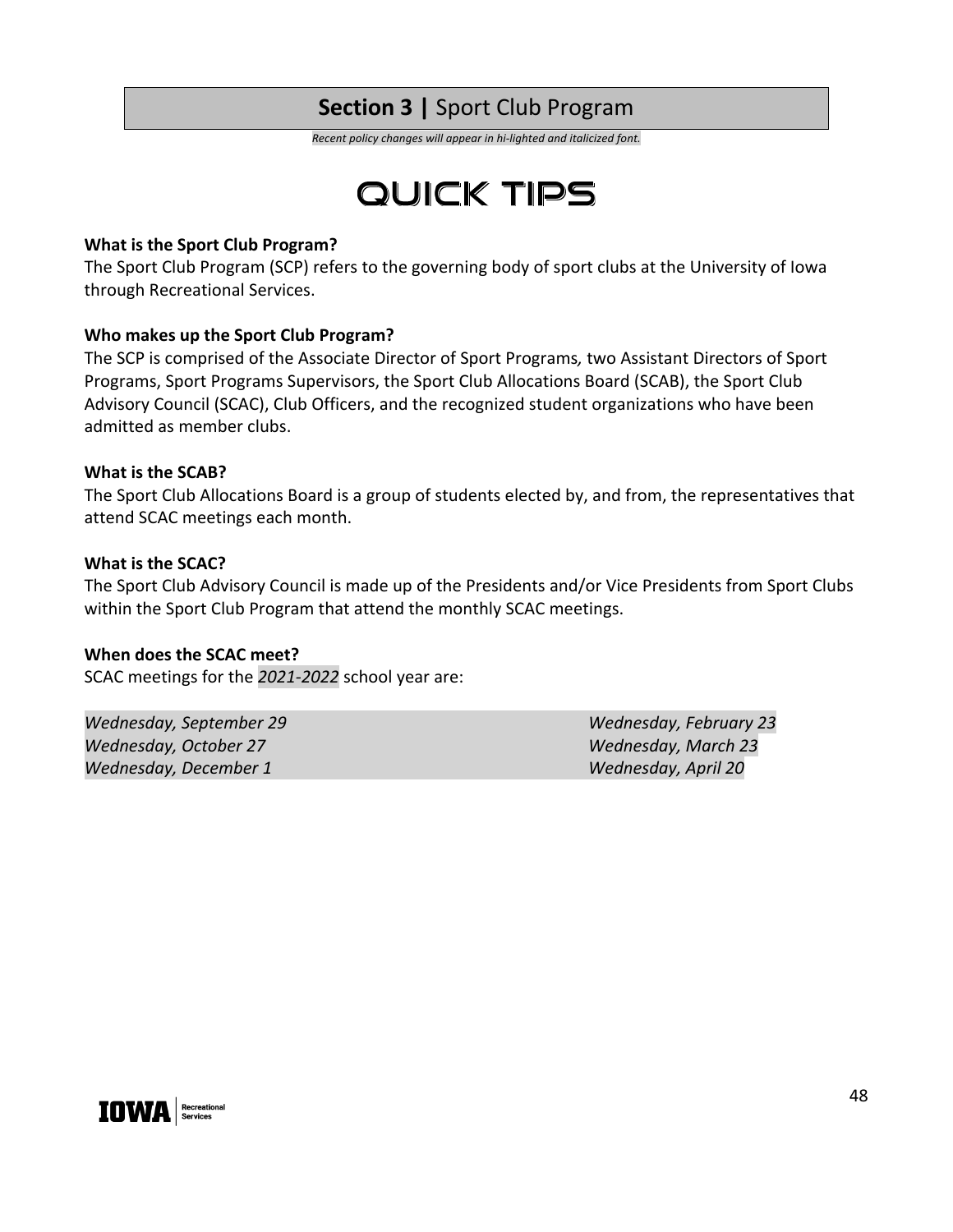# **Sport Club Program |** Definitions and SCP Policies

#### **Sport Club Program**

The Sport Club Program (SCP) is the governing body of Sport Clubs at the University of Iowa.

The Sport Club Program administrative staff consists of the Associate Director of Sport Programs and two Assistant Directors of Sport Programs with student assistance from Sport Programs Supervisors. The SCP administrative staff oversees the SCP membership application process, assists member organizations with navigating University administrative processes including risk management and budgetary issues, provides support to the Sport Club Allocations Board (SCAB), and handles disciplinary issues for member organizations.

# **Sport Club Allocations Board (SCAB)**

The SCAB is responsible for hearing budget requests and deciding allocations. Members on the SCAB will be elected by all clubs in April of each school year. Elected members serve from May to April as the board that allocates money to eligible clubs in the fall after budget hearings.

# **Requirements for the student members of the Sport Club Allocations Board (SCAB)**

- a. Student must be returning for the fall semester with plans to be enrolled in spring.
- b. Student must be able to attend all budget hearings and deliberations.
- c. Only one student per club can run for election and only one student per club can be on the board.
- d. Maintain good standing with the SCP and the University as a club member throughout term.

# **Funding**

The Sport Club Program receives an allocation from the general Recreational Services budget each year and the SCAB acts as a funding board under Recreational Services to allocate the money to the member clubs for travel, equipment, and other expenditures. The budget hearings are conducted at the beginning of the fall semester and the SCAB will determine where the funding goes during the budget deliberations in the fall.

# **Sport Clubs Advisory Council (SCAC)**

The SCAC is made up of all sport Presidents and/or Vice-Presidents. The group meets once each month to review Sport Club Program policies and to hear any updates. Attendance is required for each Sport Club President or Vice-President at every SCAC meeting.

# **Equipment, Materials and Supplies**

SCAB allocates a portion of its funds to the clubs for the purchase of equipment and supplies, such as soccer balls, hockey pucks, and various other items. SCAB does not fund the purchase of personal equipment.